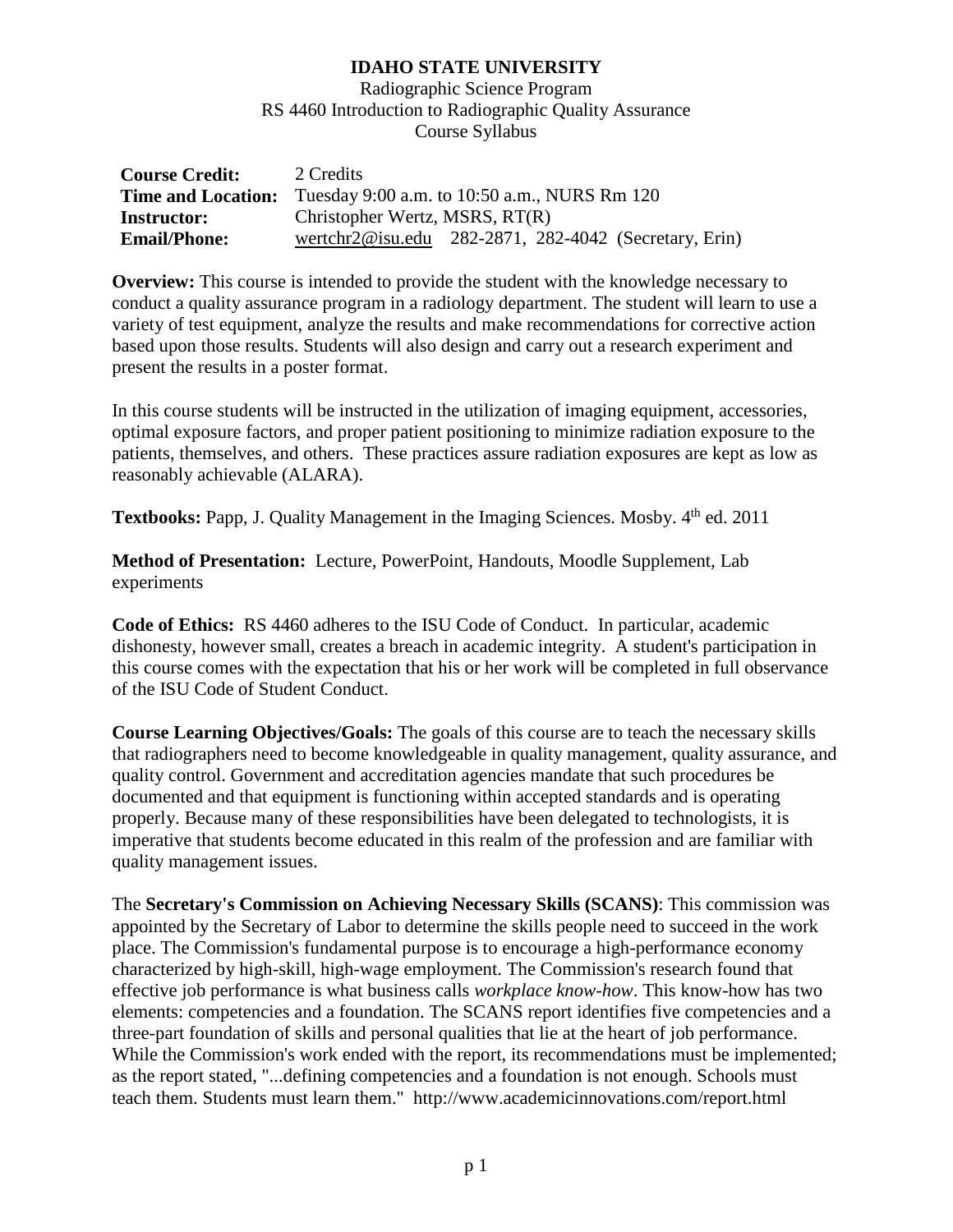### Radiographic Science Program RS 4460 Introduction to Radiographic Quality Assurance Course Syllabus

| <b>Description of SCANS competencies are as follows:</b> |                                                                         |  |  |  |  |
|----------------------------------------------------------|-------------------------------------------------------------------------|--|--|--|--|
| <b>A Three Part Foundation</b>                           |                                                                         |  |  |  |  |
| 1. Basic Skills                                          | reads, writes, performs arithmetic and mathematical operations, listens |  |  |  |  |
|                                                          | and speaks                                                              |  |  |  |  |
| 2. Thinking Skills                                       | thinks creatively, makes decisions, solves problems, visualizes, knows  |  |  |  |  |
|                                                          | how to learn, and reasons                                               |  |  |  |  |
| 3. Personal Qualities                                    | displays responsibility, self-esteem, sociability, self-management, and |  |  |  |  |
|                                                          | integrity and honesty                                                   |  |  |  |  |
| <b>The Five Competencies</b>                             |                                                                         |  |  |  |  |
| 4. Resources                                             | identifies, organizes, plans and allocates resources                    |  |  |  |  |
| 5. Interpersonal                                         | works with others                                                       |  |  |  |  |
| 6. Information                                           | acquires and uses information                                           |  |  |  |  |
| 7. Systems                                               | understands complex interrelationships                                  |  |  |  |  |
| 8. Technology                                            | works with a variety of technologies                                    |  |  |  |  |

Each of these foundations and competencies are listed after the objective that meet the competency or skill set described above.

### **Course Learning Outcomes:**

| Upon completion of this course the student will be able to:                 | <b>SCANS</b>    |
|-----------------------------------------------------------------------------|-----------------|
| Understand the need for QA/QC                                               | 1,2,6           |
| Understand the difference between QA, QC, QM.                               | 1,2,6           |
| Become familiar with the basic administrative responsibilities of a QM      | 1,2,6           |
| program.                                                                    |                 |
| Understand imaging equipment function and its importance in creating        | 1,2,6,7         |
| quality images as well as performing QC testing.                            |                 |
| Learn and apply the performance tests for radiographic equipment.           | 1,2,6,7         |
| Understand digital imaging characteristics and specific QC issues related   | 1,2,6,7         |
| to digital imaging.                                                         |                 |
| Understand the importance of repeat analysis studies in QM.                 | 1,2,6           |
| Learn to identify poor quality images and what corrective action needs to   | 1,2,6           |
| be taken for the repeat.                                                    |                 |
| Be able to perform and analyze results of QA/QC testing and recommend       | 1,2,4,5,6,7,8   |
| corrective action for the following: Timer, Focal spot, kVp, HVL,           |                 |
| Collimator/beam alignment, and X-ray generator                              |                 |
| Design and carry out an experimental research project as part of a small    | 1,2,3,4,5,6,7,8 |
| group effort                                                                |                 |
| Present the results of the research project in a poster presentation format | 1,2,3,4,5,6,8   |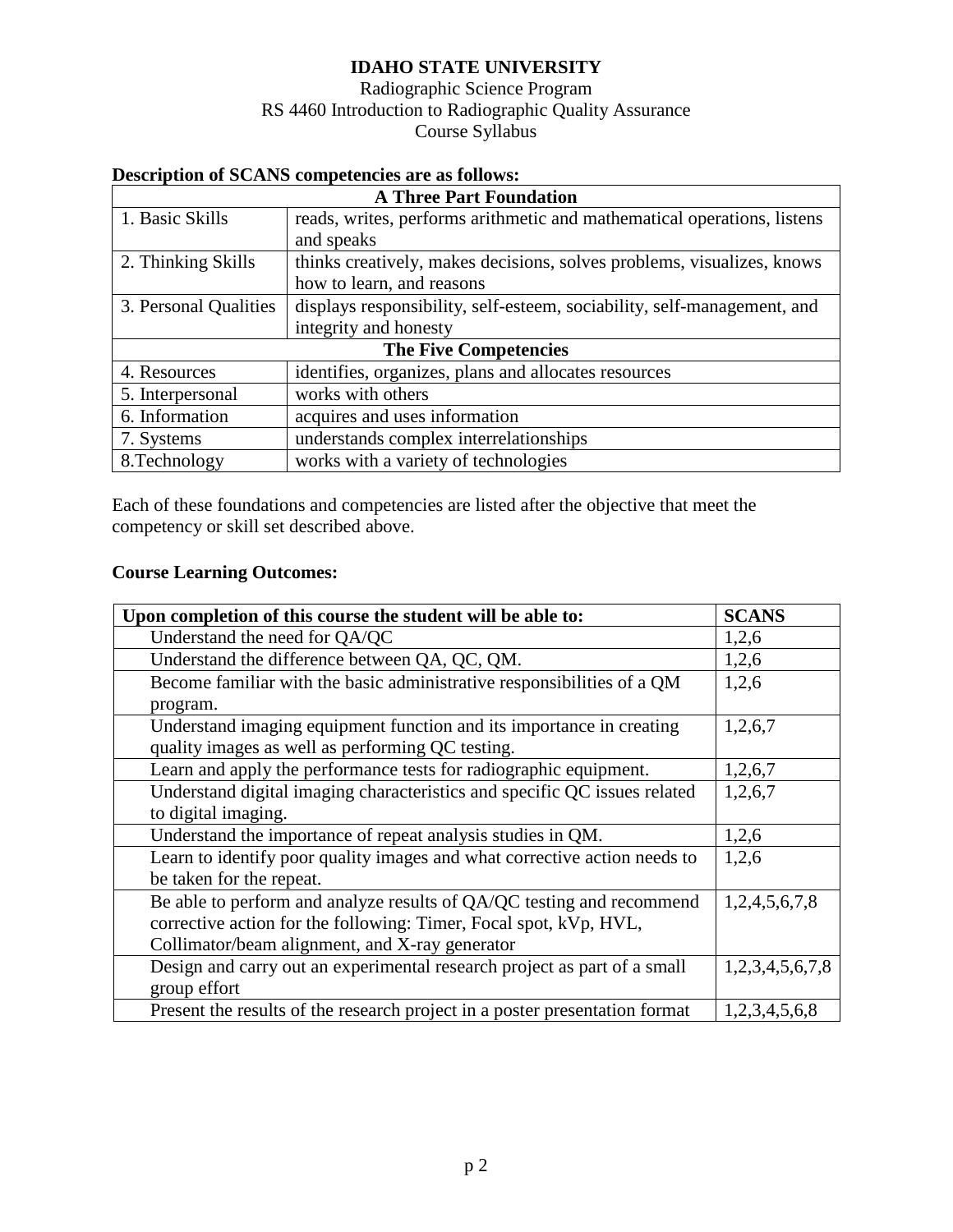Radiographic Science Program RS 4460 Introduction to Radiographic Quality Assurance Course Syllabus

#### **Academic Dishonesty Policy:**

Academic dishonesty (cheating, plagiarism, etc.) will not be tolerated in this class and may result in suspension or dismissal from this course and from the program. Cases will also be referred to the Dean of Students for possible dismissal from the university.

Cheating includes, but is not limited to, (1) use of any unauthorized assistance in taking quizzes, tests, or examinations; (2) dependence upon the aid of sources beyond those authorized by the instructor in writing papers, preparing reports, solving problems, or completing other assignments; or (3) the acquisition of tests or other academic materials belonging to the university faculty or staff without permission.

Plagiarism includes, but is not limited to, the use of, by paraphrase or direct quotation without correct recognition, the published or unpublished works of another person. The use of materials generated by agencies engaged in "selling" term papers is also plagiarism.

Many components RS 4460 are designed to be highly interactive. Students are encouraged to take full advantage of the many resources available including Internet sites, handouts and workbooks, other textbooks and journals, faculty, and peers. This interactive collegial learning environment is conducive for life-long learning.

*What does this mean:* I have allowed 'printed material' from the Web site to be available to the student. This can present problems if not used properly. Material from quizzes and tests should be used for your OWN study endeavors. Because the quizzes are open book, you should not obtain the answers from other students prior to taking the quizzes. This defeats the intended learning methodology. Also, DO NOT obtain material (quizzes and tests) from previous students who have taken this course. I will consider this cheating and could result in an automatic 'F' for the quiz and the course. You may print the quizzes at your discretion, but I DO NOT allow PRINTING of tests. Additionally tests cannot be reviewed after they have been taken except in my presence. Failure to follow these instructions will result in a failure of the course.

*When students submit their efforts for grading, they are attesting that they have abided by these rules.*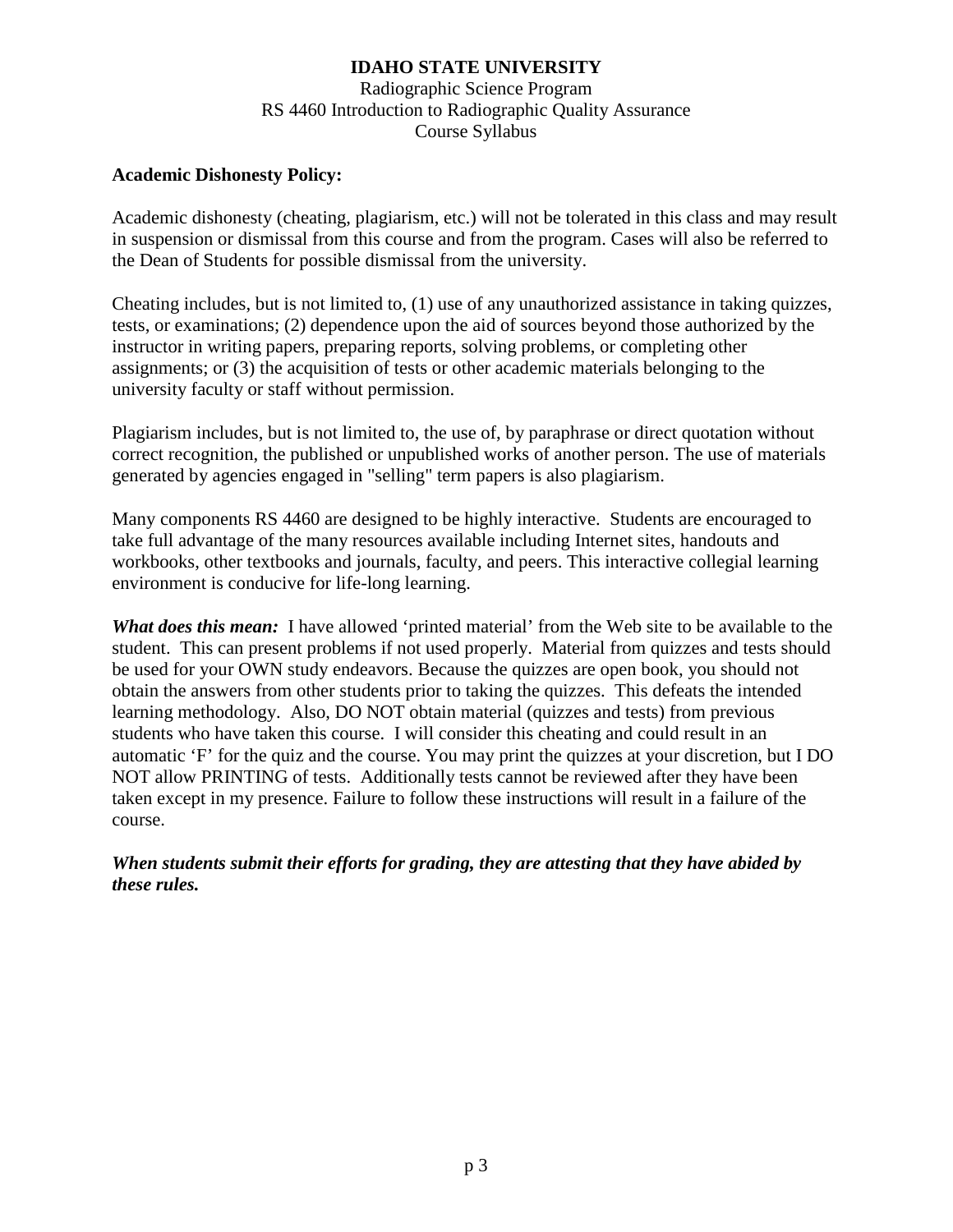## Radiographic Science Program RS 4460 Introduction to Radiographic Quality Assurance Course Syllabus

#### 2. **Grading Procedure:**

| <b>Assessment Method</b>   | <b>Percentage Value</b> |
|----------------------------|-------------------------|
| Chapter 1 Quiz             | 4%                      |
| Chapter 2 Quiz             | 8%                      |
| Chapter 7 Quiz             | 12%                     |
| Chapter 8 Quiz             | 12%                     |
| Chapter 9 Quiz             | 12%                     |
| Chapter 10 Quiz            | 12%                     |
| Labs/Assignments           | 15%                     |
| <b>Experimental Poster</b> | 25%                     |
| Total                      | 100%                    |

| This grading Scale will be used: |                    |           |                             |  |  |  |
|----------------------------------|--------------------|-----------|-----------------------------|--|--|--|
| $+/-$ System                     |                    |           |                             |  |  |  |
| 93-100%                          |                    | 73-76%    | $\mathcal{C}_{\mathcal{C}}$ |  |  |  |
| 90-92%                           | А-                 | 70-72%    | $C_{\tau}$                  |  |  |  |
| 87-89%                           | $B+$               | 67-69%    | $D+$                        |  |  |  |
| 83-86%                           | R                  | 63-66%    | D                           |  |  |  |
| 80-82%                           | В-                 | 60-62%    | D-                          |  |  |  |
| 77-79%                           | $^{\small \cap_+}$ | 59% Below | F                           |  |  |  |

### **This grading Scale will be used:**

*Note: A grade of C or better is required in this course in order to receive a degree from the Department of Radiographic Science.*

The minimum requirements to earn a passing grade are successful completion of all tests (70% minimum). Tests and Quizzes will be a combination of either written or computer based. Tests will be scheduled to be taken in a computer lab on campus. The lab in the nursing building on the ground floor is the lab I try to schedule for tests; however, the Turner Lab is close to our classroom, and is the one I will try to schedule if the nursing building lab is not available. It is the student's responsibility to know when and where tests are scheduled. Dates are posted in the Web Course Calendar and reminders will be given in class.

3. **Computer Account:** All students are required to have an ISU student computer account. There is a fee required for this account. Obtain the account at the Computer Center, which is located in the basement of the College of Business Building or in the Rendezvous Lab.

#### 4. **Class Room Procedures:**

1. Attendance is encouraged and is necessary for satisfactory completion of lab exercises